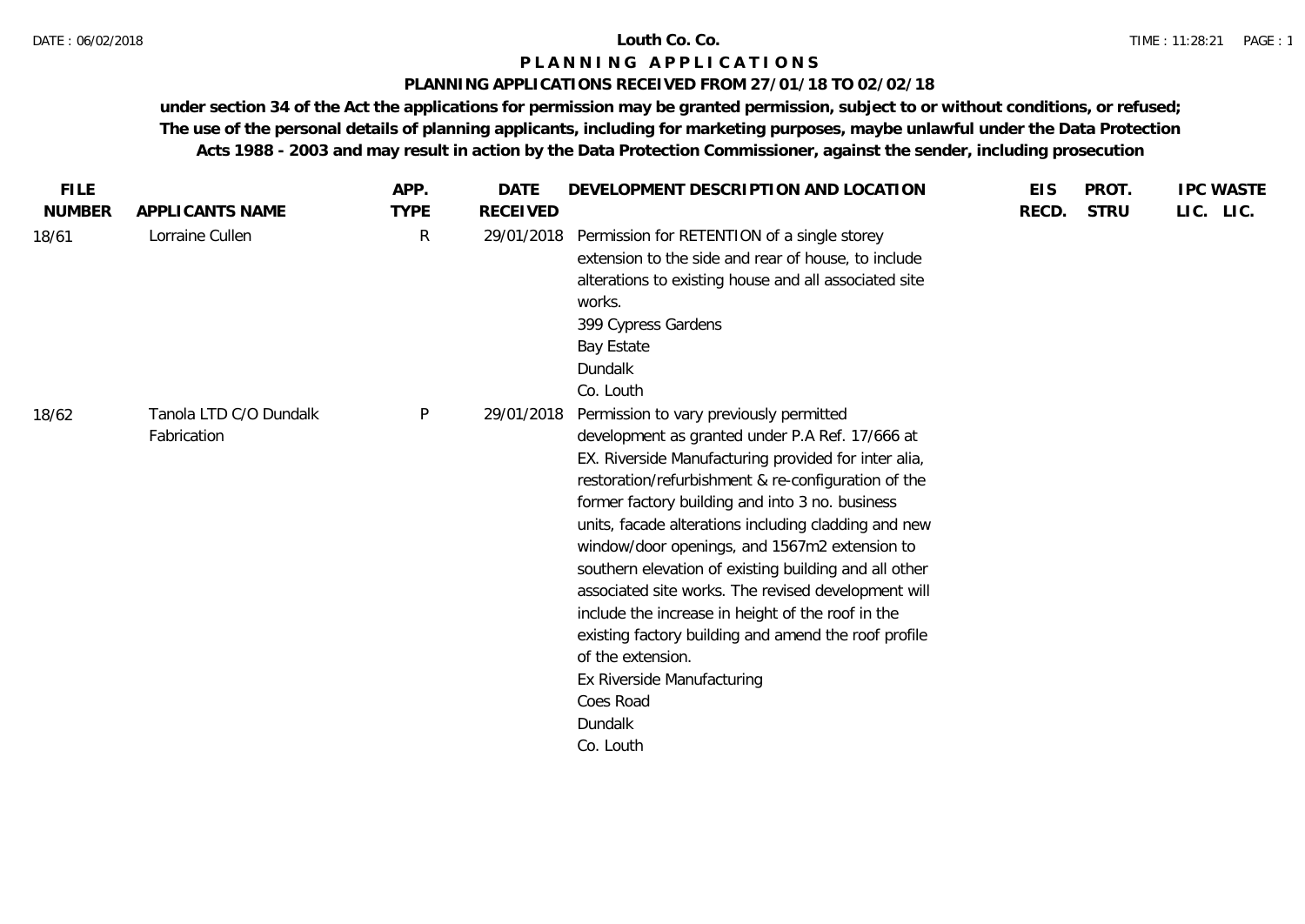### **PLANNING APPLICATIONS RECEIVED FROM 27/01/18 TO 02/02/18**

| <b>FILE</b>   |                                   | APP.         | <b>DATE</b> | DEVELOPMENT DESCRIPTION AND LOCATION                                                                                                                                                                                                                                                                                                                                                                                                                                                                              | <b>EIS</b> | PROT.       | <b>IPC WASTE</b> |
|---------------|-----------------------------------|--------------|-------------|-------------------------------------------------------------------------------------------------------------------------------------------------------------------------------------------------------------------------------------------------------------------------------------------------------------------------------------------------------------------------------------------------------------------------------------------------------------------------------------------------------------------|------------|-------------|------------------|
| <b>NUMBER</b> | APPLICANTS NAME                   | <b>TYPE</b>  | RECEIVED    |                                                                                                                                                                                                                                                                                                                                                                                                                                                                                                                   | RECD.      | <b>STRU</b> | LIC. LIC.        |
| 18/63         | Conor Kerrigan & Tara<br>O'Connor | P            | 29/01/2018  | Permission for development will consist of<br>permission for construction of a two storey dwelling<br>house with domestic garage, new septic tank and<br>percolation area & all associated site development<br>works.<br>Richard Taaffe's Holding<br>Louth Village<br>Co. Louth                                                                                                                                                                                                                                   |            |             |                  |
| 18/64         | Frank Taaffe                      | $\mathsf{P}$ | 30/01/2018  | Permission for development will consist of the<br>following: 1. Construction of 4 no. new dwellings<br>consisting of the following: House Type 'A'- 3 no.<br>two storey detached four bedroom dwellings<br>accessed via existing residential entrance off<br>Blackbush Lane. House Type 'B' - 1 no. storey and a<br>half detached 3 bedroom dwelling accessed via<br>existing entrance off Blackbush Lane. 2. All<br>associated site works.<br>Blackbush Lane<br>Dublin Road<br>Bryanstown<br>Drogheda, Co. Louth |            |             |                  |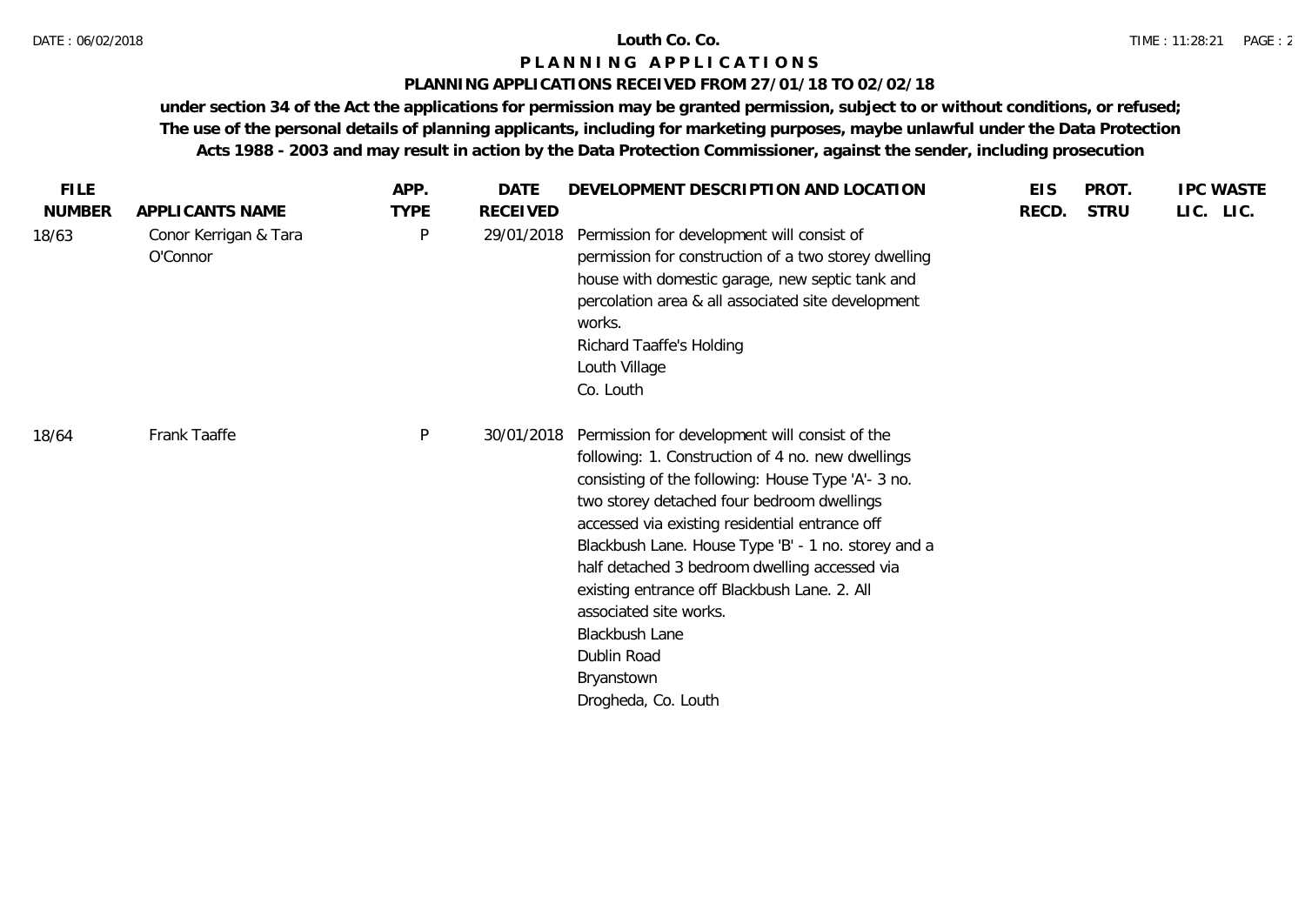#### DATE : 06/02/2018 **Louth Co. Co.**

#### **P L A N N I N G A P P L I C A T I O N S**

### **PLANNING APPLICATIONS RECEIVED FROM 27/01/18 TO 02/02/18**

| <b>STRU</b><br>LIC. LIC.<br><b>NUMBER</b><br>APPLICANTS NAME<br><b>TYPE</b><br><b>RECEIVED</b><br>RECD.<br>Louth County Council C/O<br>P<br>18/65<br>30/01/2018<br>PART 8: Notice of Intention to carry out public<br>Infrastructures Eugene<br>realm improvement works located generally along<br>McManus<br>Clanbrassil street, Church street, Bridge street,<br>Linenhall street, Northgate street and Fairgreen Road<br>and at junctions with Market street, Yorke Street,<br>Patrick Street, John Street, The Laurels and Wolfe<br>tone terrace. The public realm is to be reconfigured<br>so as to provide for ; (a) resurfaced granite<br>footpaths, asphalt parking bays and improved<br>carraigeways, (b) the provision of an urban public<br>open space with wider footpaths, planting and<br>seating between the Saint Nicholas church of Ireland<br>nad the Saint Nicholas Roman Catholic Church. (c)<br>improved pedestrian crossings at various<br>intersections (d) decluttering and widening of all<br>footpaths and (E) 3 no. intersection layouts will be<br>modified (i) The Laurels signalised junction,<br>reducing The Laurels to a single lane approach,<br>relocating the pedestrian crossing across church<br>street to north of the junction and tightening the<br>curve radii, (ii) The one way link between Linenhall<br>Street and Bridge street will be removed and<br>Southbound traffic will use the new T-Junction<br>formed in Bridge street, (iii) The removal of the<br>existing link road between Fair Green and Linenhall<br>street and provision of a new link north-west of the<br>existing road. The proposal involves narrowing of<br>the traffic lanes and tightening corner radii at<br>junctions to better facilitate on-road cycling.<br>Development works include the addition and | <b>FILE</b> | APP. | <b>DATE</b> | DEVELOPMENT DESCRIPTION AND LOCATION | <b>EIS</b> | PROT. | <b>IPC WASTE</b> |
|-----------------------------------------------------------------------------------------------------------------------------------------------------------------------------------------------------------------------------------------------------------------------------------------------------------------------------------------------------------------------------------------------------------------------------------------------------------------------------------------------------------------------------------------------------------------------------------------------------------------------------------------------------------------------------------------------------------------------------------------------------------------------------------------------------------------------------------------------------------------------------------------------------------------------------------------------------------------------------------------------------------------------------------------------------------------------------------------------------------------------------------------------------------------------------------------------------------------------------------------------------------------------------------------------------------------------------------------------------------------------------------------------------------------------------------------------------------------------------------------------------------------------------------------------------------------------------------------------------------------------------------------------------------------------------------------------------------------------------------------------------------------------------------------------------------------------------------|-------------|------|-------------|--------------------------------------|------------|-------|------------------|
|                                                                                                                                                                                                                                                                                                                                                                                                                                                                                                                                                                                                                                                                                                                                                                                                                                                                                                                                                                                                                                                                                                                                                                                                                                                                                                                                                                                                                                                                                                                                                                                                                                                                                                                                                                                                                                   |             |      |             |                                      |            |       |                  |
|                                                                                                                                                                                                                                                                                                                                                                                                                                                                                                                                                                                                                                                                                                                                                                                                                                                                                                                                                                                                                                                                                                                                                                                                                                                                                                                                                                                                                                                                                                                                                                                                                                                                                                                                                                                                                                   |             |      |             |                                      |            |       |                  |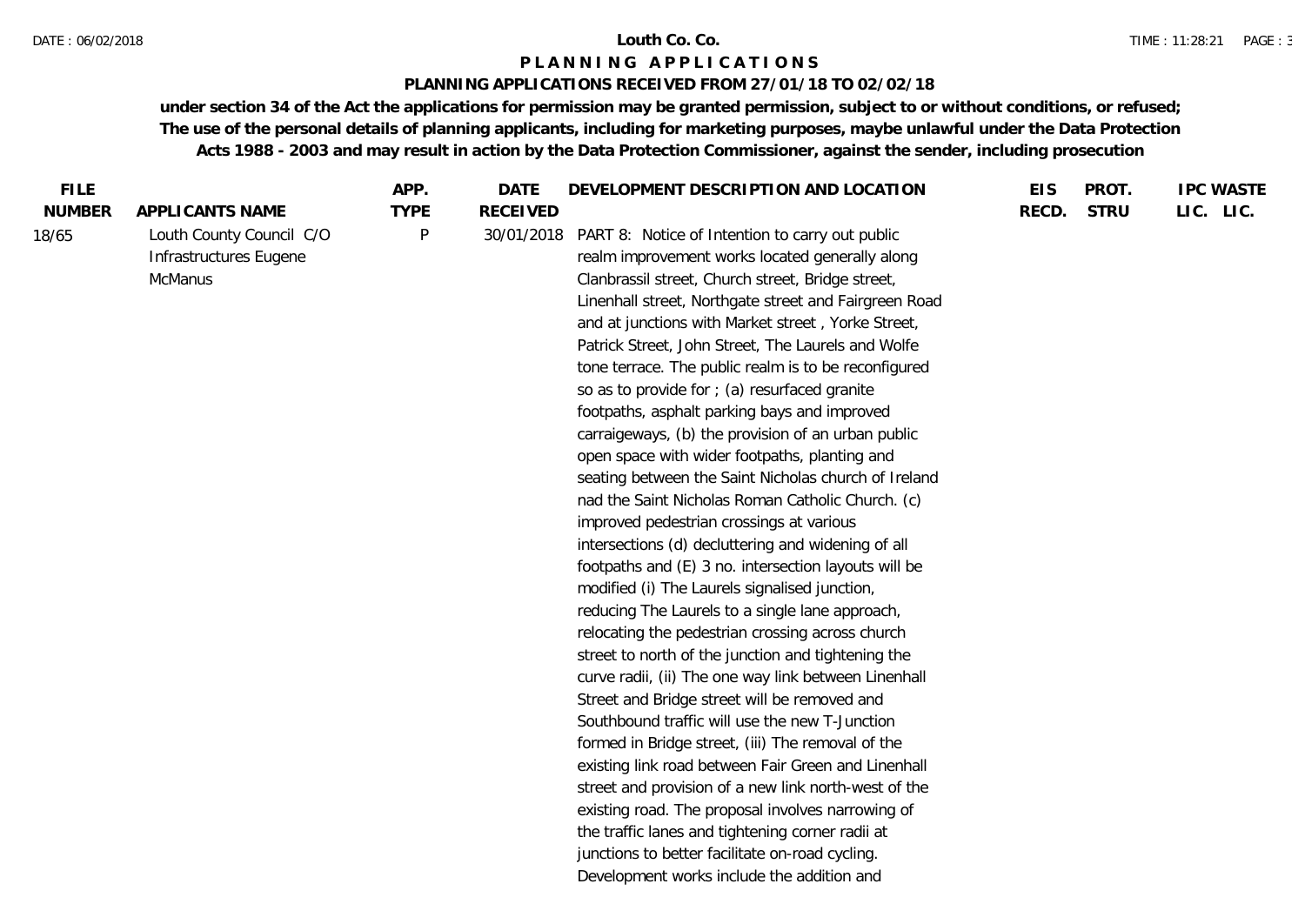#### **PLANNING APPLICATIONS RECEIVED FROM 27/01/18 TO 02/02/18**

| FU F          |                        | ADD.             | DAT)           | TON AND LOCATION<br><b>DESCRIPTI</b><br>LOPMENT<br><b>DEVEI</b> |      | <b>PROT</b> | .PC WASTE     |
|---------------|------------------------|------------------|----------------|-----------------------------------------------------------------|------|-------------|---------------|
| <b>NUMBER</b> | <b>APPLICANTS NAME</b> | TVDE<br><u>_</u> | RECEIVED<br>ᅛᄂ |                                                                 | RECD | STRU        | LIC.<br>LI C. |

| 18/66 | Jim & Josephine Garvey | P | 30/01/2018 Permission for alterations to our existing one and a |
|-------|------------------------|---|-----------------------------------------------------------------|
|       |                        |   | half storey dwellilng to include for the insertion of           |
|       |                        |   | upper floor balconies to the front and rear with                |
|       |                        |   | associated elevational changes and all site works.              |
|       |                        |   | Darcy House                                                     |
|       |                        |   | North Commons                                                   |
|       |                        |   | Carlingford                                                     |
|       |                        |   | Co. Louth                                                       |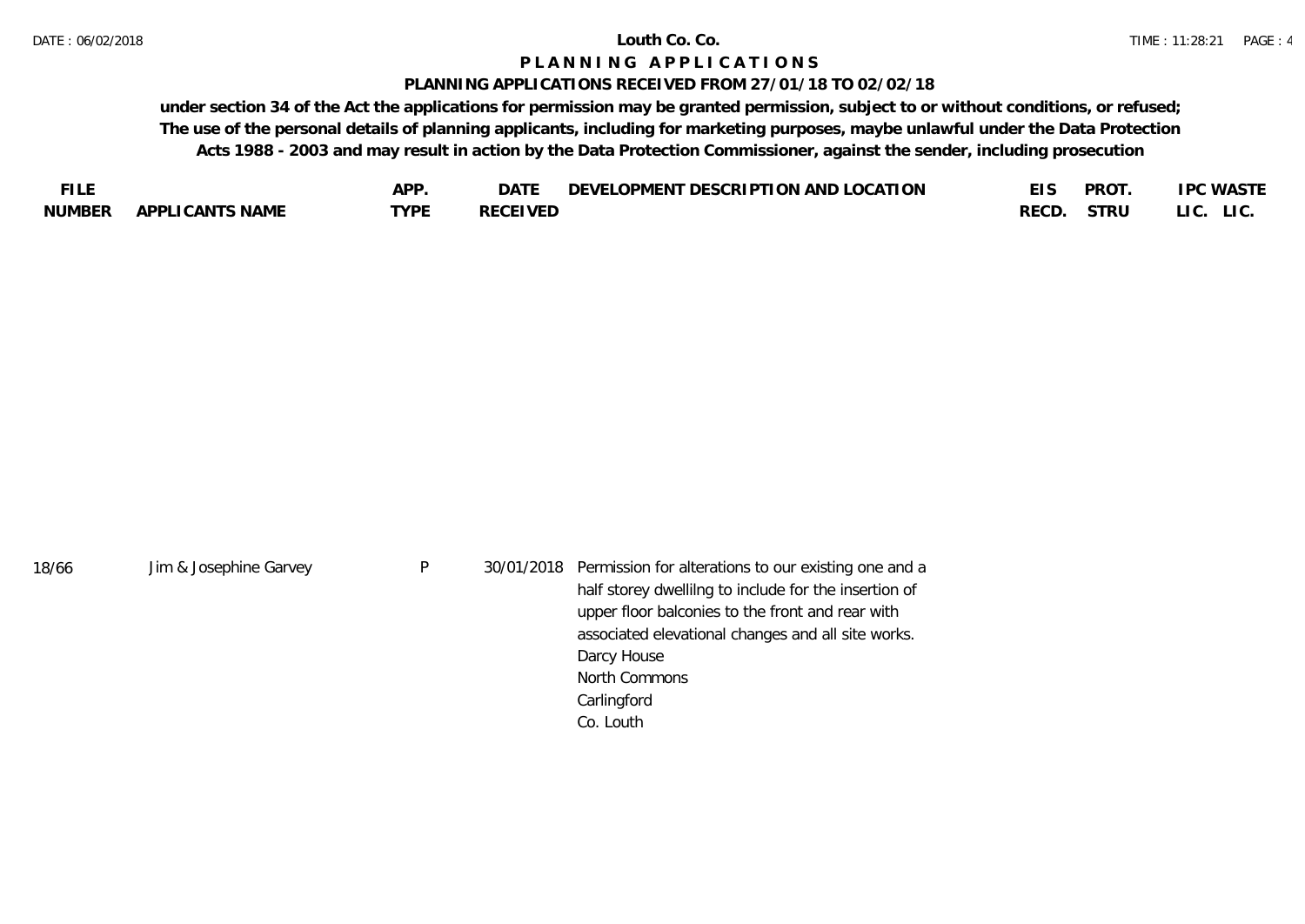### **PLANNING APPLICATIONS RECEIVED FROM 27/01/18 TO 02/02/18**

| <b>FILE</b>   |                  | APP.         | DATE            | DEVELOPMENT DESCRIPTION AND LOCATION                                                                                                                                                                                                                                                                                                                                                          | <b>EIS</b> | PROT.       | <b>IPC WASTE</b> |
|---------------|------------------|--------------|-----------------|-----------------------------------------------------------------------------------------------------------------------------------------------------------------------------------------------------------------------------------------------------------------------------------------------------------------------------------------------------------------------------------------------|------------|-------------|------------------|
| <b>NUMBER</b> | APPLICANTS NAME  | <b>TYPE</b>  | <b>RECEIVED</b> |                                                                                                                                                                                                                                                                                                                                                                                               | RECD.      | <b>STRU</b> | LIC. LIC.        |
| 18/67         | Bella Toscana    | P            | 29/01/2018      | PERMISSION for change of use of the ground floor,<br>from a retail shop to restaurant/Cafe. We are Also<br>seeking planning permission for a new shop front<br>and the ancillary site development works including<br>internal alterations to the ground floor.<br>33 Shop Street<br>Drogheda<br>Co. Louth                                                                                     |            |             |                  |
| 18/68         | Martin Larrissey | $\mathsf{P}$ | 30/01/2018      | Permission for development will consist of<br>amendment to existing roof structure to include<br>removal of flat roof section and construction of new<br>pitched roof to the entire dwelling house, conversion<br>of attic space to habitable accomodation, internal<br>alterations to dwelling house and all associated site<br>development works.<br>156 Point Road<br>Dundalk<br>Co. Louth |            |             |                  |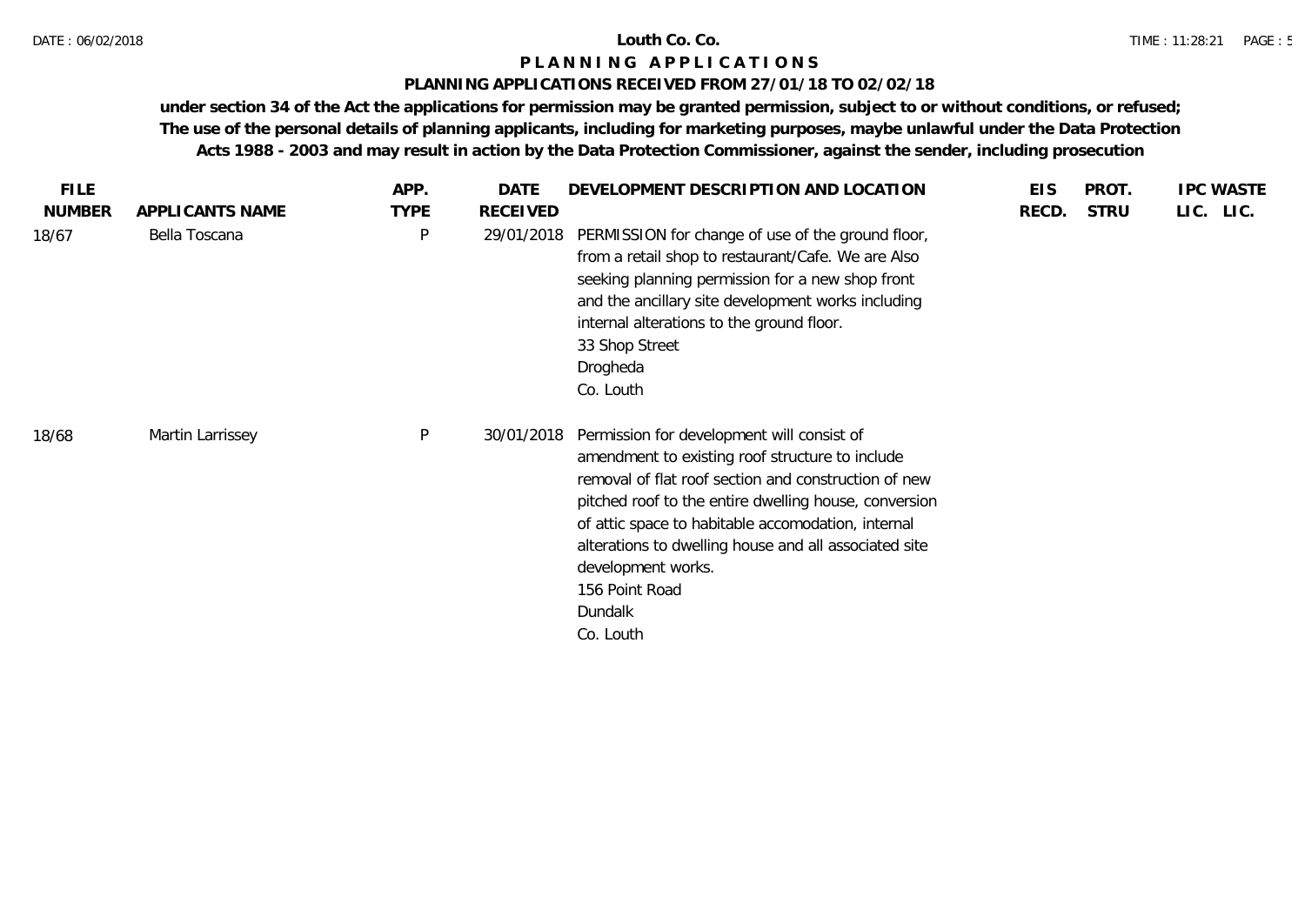### **PLANNING APPLICATIONS RECEIVED FROM 27/01/18 TO 02/02/18**

| <b>FILE</b>   |                       | APP.        | <b>DATE</b>     | DEVELOPMENT DESCRIPTION AND LOCATION                                                                                                                                                                                                                                                                                                                                                                                                                                                                                                                          | <b>EIS</b> | PROT.       | <b>IPC WASTE</b> |
|---------------|-----------------------|-------------|-----------------|---------------------------------------------------------------------------------------------------------------------------------------------------------------------------------------------------------------------------------------------------------------------------------------------------------------------------------------------------------------------------------------------------------------------------------------------------------------------------------------------------------------------------------------------------------------|------------|-------------|------------------|
| <b>NUMBER</b> | APPLICANTS NAME       | <b>TYPE</b> | <b>RECEIVED</b> |                                                                                                                                                                                                                                                                                                                                                                                                                                                                                                                                                               | RECD.      | <b>STRU</b> | LIC. LIC.        |
| 18/69         | Jimmy & Noelle Mooney | P           | 30/01/2018      | Permission for development will consist of the<br>following: 1. The demolition of existing conservatory<br>to side of existing dwelling. 2. Construction of new<br>two storey extensions to side and rear (south-east<br>and north-east elevations) of existing dwelling. 3.<br>New windows to side (north-west elevation) of<br>existing dwelling. 4. New rooflight to front<br>(south-west elevation) of existing dwelling. 5.<br>Internal alterations to existing dwelling along with all<br>associated site works.<br>The Willows<br>Drumcar<br>Co. Louth |            |             |                  |
| 18/70         | Fergal & Olive Wilson | P           | 31/01/2018      | Permission for alterations to existing dwelling house<br>and garage / store. Alterations to the dwelling<br>include the addition of a second storey to the<br>existing dwelling and a single storey extension to the<br>rear; alterations to the existing garage/store include<br>reconfiguration of the existing plan / elevations,<br>revised entrance details and all associated site works.<br>Rock Road<br>Blackrock<br>Co. Louth                                                                                                                        |            |             |                  |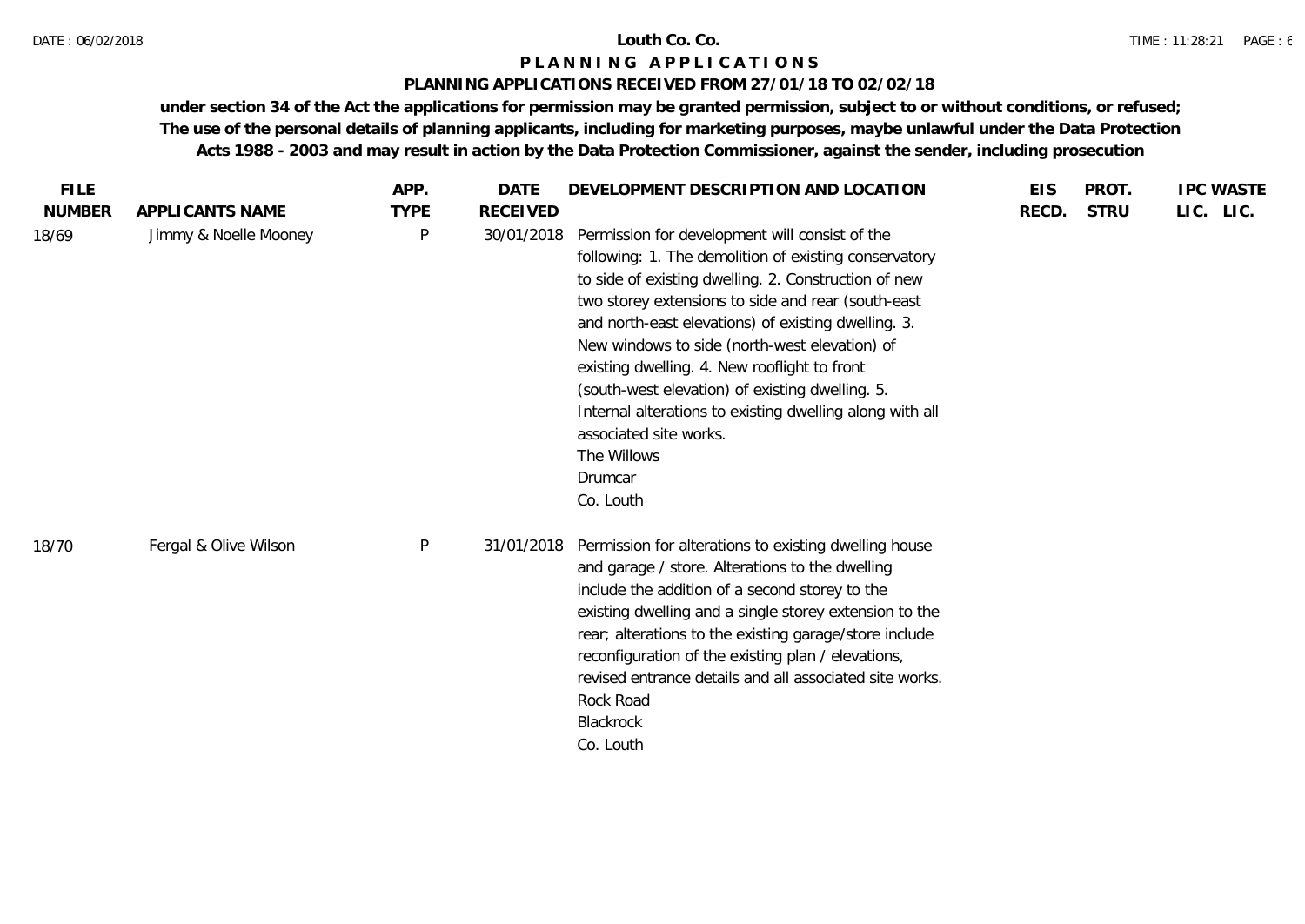### **PLANNING APPLICATIONS RECEIVED FROM 27/01/18 TO 02/02/18**

| Ciaran & Gillian Farrell<br>P<br>01/02/2018<br>PERMISSION to construct a single storey detached<br>garage, utility room, shower room and home office<br>and for the realignment of windows in the existing<br>dwellings southern and eastern elevations.<br>Rathdaniel<br>Collon<br>Co. Louth<br>Denis Dineen<br>P<br>PERMISSION for the construction of a single storey<br>31/01/2018<br>extension with tiled apex roof to the rear of my<br>dwelling. Also for Permission to demolish part of the<br>existing rear extension and to replace the flat roof of<br>the remaining rear extension with a apex tiled roof.<br>Permission is also being sought for the ancillary site<br>development works along with minor alterations to<br>the existing house.<br>Tenure<br>Monasterboice<br>Co. Louth<br>P<br>PERMISSION for development will consist of: The<br>Colin Murphy<br>01/02/2018<br>Construction of a split level dwelling, the installation<br>of a proprietary waste water treatment system, the<br>upgrade of an existing agricultural entrance to a<br>residential entrance and all associated site<br>development works.<br>North Commons<br>Carlingford<br>Co. Louth | <b>FILE</b>            |                 | APP.        | <b>DATE</b>     | DEVELOPMENT DESCRIPTION AND LOCATION | <b>EIS</b> | PROT.       | <b>IPC WASTE</b> |
|--------------------------------------------------------------------------------------------------------------------------------------------------------------------------------------------------------------------------------------------------------------------------------------------------------------------------------------------------------------------------------------------------------------------------------------------------------------------------------------------------------------------------------------------------------------------------------------------------------------------------------------------------------------------------------------------------------------------------------------------------------------------------------------------------------------------------------------------------------------------------------------------------------------------------------------------------------------------------------------------------------------------------------------------------------------------------------------------------------------------------------------------------------------------------------------|------------------------|-----------------|-------------|-----------------|--------------------------------------|------------|-------------|------------------|
|                                                                                                                                                                                                                                                                                                                                                                                                                                                                                                                                                                                                                                                                                                                                                                                                                                                                                                                                                                                                                                                                                                                                                                                      | <b>NUMBER</b><br>18/71 | APPLICANTS NAME | <b>TYPE</b> | <b>RECEIVED</b> |                                      | RECD.      | <b>STRU</b> | LIC. LIC.        |
|                                                                                                                                                                                                                                                                                                                                                                                                                                                                                                                                                                                                                                                                                                                                                                                                                                                                                                                                                                                                                                                                                                                                                                                      | 18/72                  |                 |             |                 |                                      |            |             |                  |
|                                                                                                                                                                                                                                                                                                                                                                                                                                                                                                                                                                                                                                                                                                                                                                                                                                                                                                                                                                                                                                                                                                                                                                                      | 18/73                  |                 |             |                 |                                      |            |             |                  |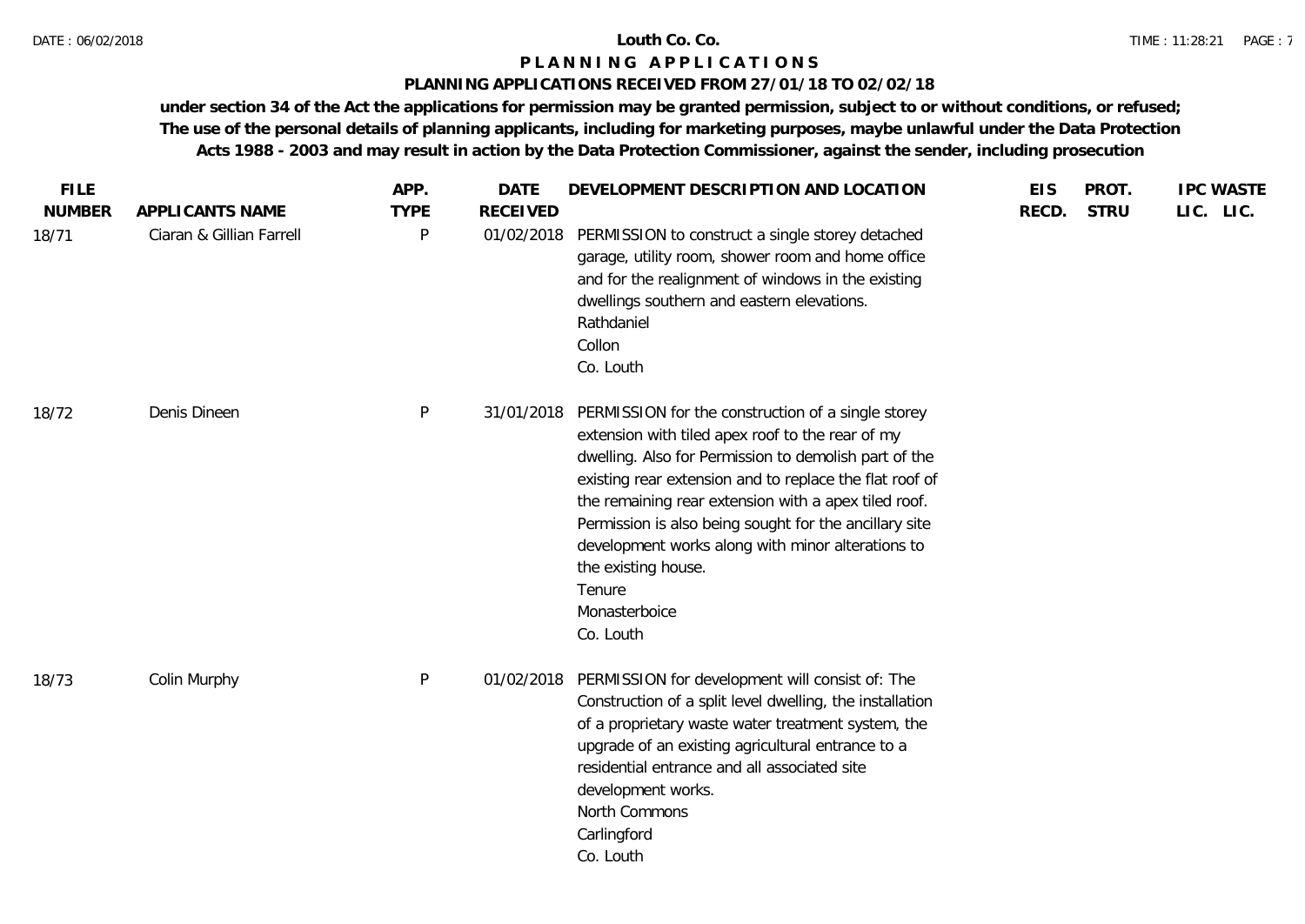### **PLANNING APPLICATIONS RECEIVED FROM 27/01/18 TO 02/02/18**

| <b>FILE</b>   |                      | APP.        | <b>DATE</b>     | DEVELOPMENT DESCRIPTION AND LOCATION                                                                                                                                                                                                                                                                                                                                                      | <b>EIS</b> | PROT.       | <b>IPC WASTE</b> |
|---------------|----------------------|-------------|-----------------|-------------------------------------------------------------------------------------------------------------------------------------------------------------------------------------------------------------------------------------------------------------------------------------------------------------------------------------------------------------------------------------------|------------|-------------|------------------|
| <b>NUMBER</b> | APPLICANTS NAME      | <b>TYPE</b> | <b>RECEIVED</b> |                                                                                                                                                                                                                                                                                                                                                                                           | RECD.      | <b>STRU</b> | LIC. LIC.        |
| 18/74         | David Clarke         | P           | 01/02/2018      | PERMISSION for development will consist of<br>permission for a bungalow dwelling house, a<br>domestic garage, a waste water treatment system, a<br>new site entrance and all associated site works.<br>Carrickrobin<br>Kilkerly<br>Dundalk<br>Co.Louth                                                                                                                                    |            |             |                  |
| 18/75         | Breda Bergin         | E           | 01/02/2018      | EXTENSION OF DURATION ref: 12/520037 which<br>consists of Permission for the demolition of existing<br>dwelling and the construction of a new dwelling<br>house (new dwelling to be a combination of two<br>storey and storey & a half elements). The proposed<br>dwelling will have roof lights and all associated site<br>works.<br>Newry Road<br>Dowdalls Hill<br>Dundalk<br>Co. Louth |            |             |                  |
| 18/76         | Gas Netwroks Ireland | P           | 02/02/2018      | Permission to install a 3m high 'lamp post' style<br>relief vent stack servicing the existing below ground<br>natural gas pressure reduction unit with all ancillary<br>services & associated site works.<br>Dominic Street District Regulating Installation (DRI)<br>At Fr. Connolly Way<br>Dominick Street, Drogheda<br>Co. Louth                                                       |            |             |                  |